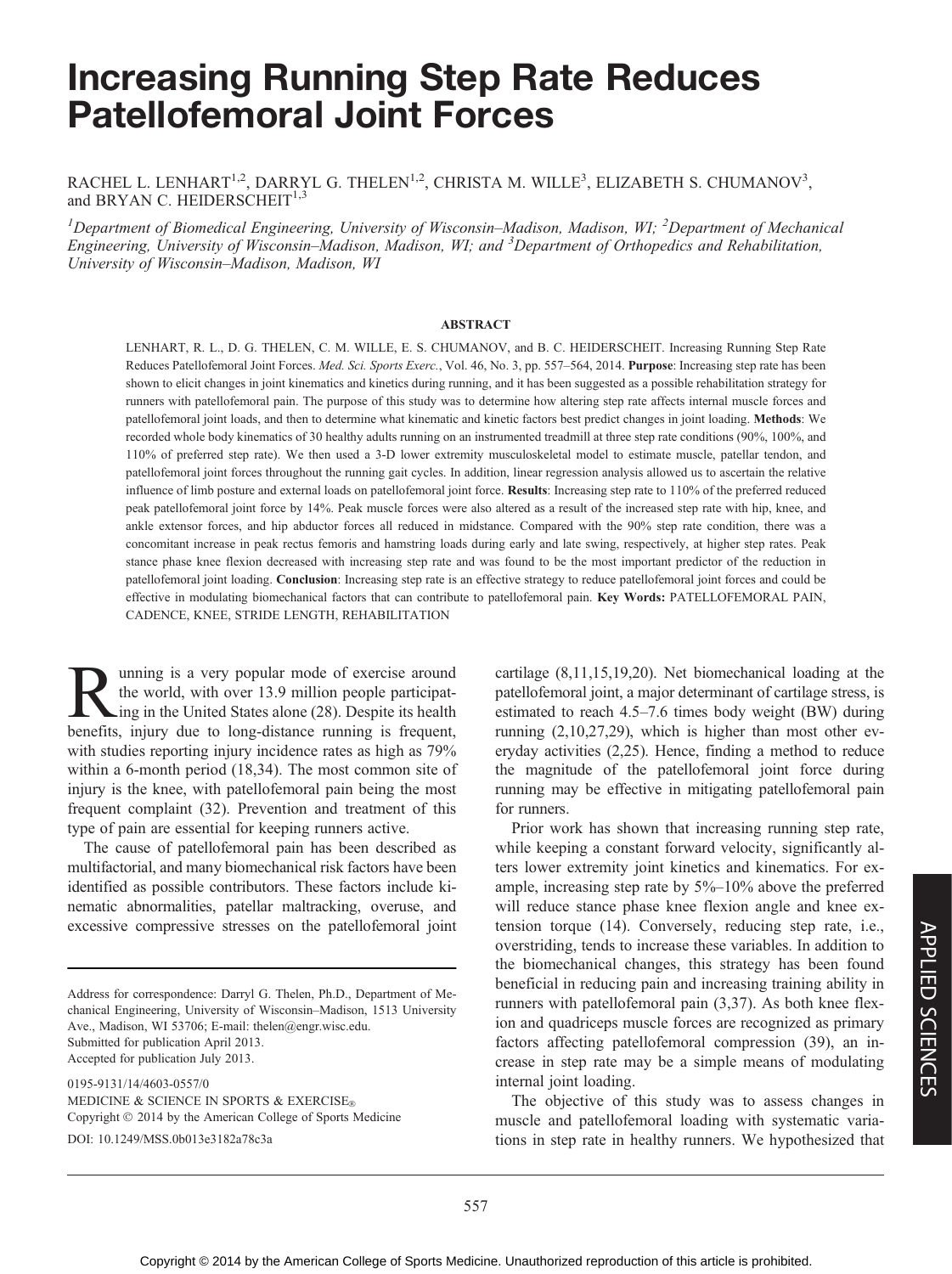increasing step rate would decrease patellofemoral joint force, with the net reduction arising from changes in external loading and limb posture. This hypothesis was tested by using dynamic musculoskeletal models to estimate internal muscle and joint contact loads from kinematic and kinetic measures collected during treadmill running at step rates of 90%, 100%, and 110% of the preferred.

## METHODS

**Participants.** Thirty healthy subjects (15 males, 33  $\pm$ 14 yr,  $68.6 \pm 10.9$  kg, and  $1.75 \pm 0.11$  m (mean  $\pm$  SD)) agreed to participate in the study. All subjects were recreational runners (running at least 24 km·wk<sup>-1</sup> for 3 months,  $44 \pm 21$  km·wk<sup>-1</sup>) who were currently pain free while running and had not previously undergone lower extremity surgery or sustained a leg injury in the past 3 months. The protocol was approved by the University of Wisconsin– Madison's Health Sciences Institutional Review Board, and all volunteers gave written informed consent before participation.

Experimental protocol. Each participant's preferred step rate was first determined during the final minute of a 5-min treadmill run at his/her preferred speed. Participants were then asked to perform a series of randomly ordered running trials at their preferred speed at three specified step rates: preferred step rate (100%), 10% greater than the preferred (110%), and 10% less than the preferred (90%). All step rates were maintained using an audible metronome. Whole body kinematics were recorded for 15 s during each of the running trials using a passive eight-camera motion capture system (Motion Analysis Corporation, Santa Rosa, CA). A total of 40 markers were tracked at 200 Hz, including 21 markers on anatomical landmarks (eight upper extremity, five pelvis, and eight lower extremity), and 14 tracking markers adhered to rigid plates that were strapped to the thigh and shank segments. Marker data were subsequently low-pass filtered at 12 Hz using generalized cross-validation splines (38). Ground reaction forces were simultaneously recorded at 2000 Hz using an instrumented treadmill (Bertec Corporation, Columbus, OH) and then low-pass filtered at 50 Hz, also using generalized cross-validation splines (38).

Computational modeling. A 3-D 29 degree-of-freedom (DOF) whole body model was used to analyze joint kinematics and kinetics during running. The pelvis was the base segment with 6 DOF. Each lower limb included a 3 DOF ball-and-socket representation of the hip, a 1 DOF ankle, a 1 DOF tibiofemoral joint, and a 1 DOF patellofemoral joint. Rolling and gliding at the tibiofemoral joint were accounted for by specifying the tibiofemoral translations and nonsagittal tibiofemoral rotations as constrained functions of the knee flexion angle (1). The patella was assumed to translate within a fixed path relative to the femur with the patella position determined assuming a constant patella tendon length (1). The hip joint center in the pelvic reference frame was then calibrated using a hip circumduction task and a functional joint center identification routine (16). All

other segment dimensions in the model were scaled to each subject using anatomical marker positions measured in a standing upright trial. These calibration trials included use of 10 additional markers, with 8 of 10 in the lower extremity. We analyzed lower extremity muscle and joint loading using a musculoskeletal model that included geometric descriptions of the patellar tendon and 92 additional musculotendon units acting about the low back, hip, knee, and ankle joints (1). Musculotendon attachment points were scaled in proportion to the factors used to scale the segments to which they were attached.

The generalized coordinates of the model were first calculated at each frame of a running trial using a global optimization inverse kinematics routine, which minimized the weighted sum of squared differences between measured and model marker positions (17). Patella translation was computed assuming that the patella tendon length was constant (5.5 cm in the nominal model) (5). Generalized coordinates were then fit with fifth-order generalized cross-validation splines (38) and then differentiated to ascertain the generalized speeds and accelerations. The equations of motion describing whole body linked segment dynamics were derived using SIMM/Pipeline (Musculographics Inc., Santa Rosa, CA) and SDFast (Parametric Technology Corporation, Needham, MA). Muscle forces were assumed to vary linearly with muscle activation from zero to the maximum isometric force for that muscle, i.e.,  $F = aF_0$ , where a is a muscle's activation level and  $F_0$  is the maximum isometric force (1). At each frame of motion, numerical optimization was used to estimate lower extremity muscle and patellar tendon forces by determining the activations that generated the measured accelerations at the hip, tibiofemoral, patellofemoral, and ankle joints while minimizing a weighted sum of squared muscle activations (13). The weighting factor for each muscle was taken as that muscle's volume, which was the product of the muscle's optimal fiber length and physiological cross-sectional area. Accelerations at the lower back and upper extremity joints were prescribed to measured values. To assess the veracity of the model estimates, the average muscle force patterns over a gait cycle were crosscorrelated with ensemble EMG data collected from the vastus lateralis, rectus femoris, tibialis anterior, medical gastrocnemius, biceps femoris, semimembranosus, gluteus medius, and gluteus maximus. These EMG data were previously presented in Chumanov et al. (4) and included the subjects analyzed in this study. Cross-correlations were computed at varying lags between EMG and force to account for electromechanical delays, and the lag resulting in the peak correlation was used.

Upon computation of the muscle forces, the multibody dynamics model was queried for the net reaction force vector acting across the patellofemoral joint. The magnitude of the patellofemoral loading per unit BW was computed at each time frame. The patellofemoral loading rate was then determined by numerically differentiating (central difference) the force magnitude–time curve. The patellofemoral impulse was determined by numerically integrating (trapezoidal integration) the force magnitude–time curve. The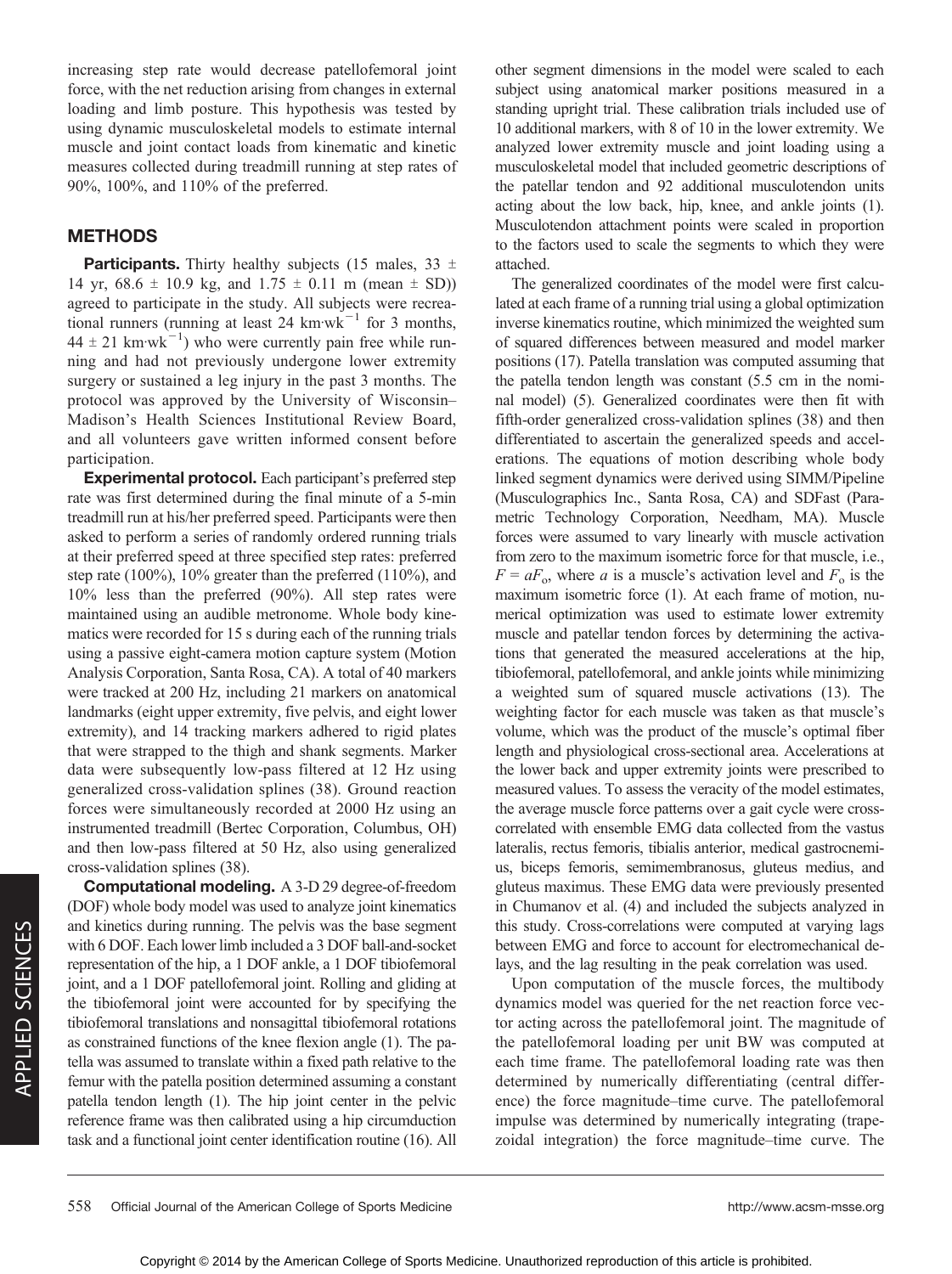

FIGURE 1—Average muscle force trajectories per unit BW across a gait cycle for each of the step rate conditions. The gray shaded regions reflect the EMG (mean  $\pm$  1 SD) patterns measured by Chumanov et al. (4) at a preferred step rate. The peak correlations (R) and associated lag ( $\tau$ ) between EMG and force data are given for the average preferred step rate. All listed correlations are significant to  $P \le 0.005$  (n.s., not significant). Significant step rate effects on peak muscle forces are denoted. \*All conditions are significantly different from one another,  $P < 0.05$ . \*\*The 90% vs 100% and 90% vs 110% are significantly different,  $P < 0.05$ . \*\*\*The 90% vs 110% are significantly different from one another,  $P < 0.05$ .

specific metrics extracted from these curves were peak patellofemoral force, peak patellofemoral loading rate, and the patellofemoral impulse during stance. Peak muscle forces during stance and swing were also extracted from each stride and subsequently normalized to BW. Five rightfooted strides were analyzed for each subject at each step rate condition.

Repeated-measures ANOVA, with both step rate and stride number being repeated factors, was used to compare peak muscle forces and patellofemoral loading metrics between the different step rate conditions. Post hoc analyses were performed using Tukey honest significance tests. The criterion significance level was set to  $P = 0.05$ . Finally, univariate regression analysis determined whether patellofemoral force was more closely associated with posture or load characteristics. Lines of best fit and coefficients of determination were computed with peak patellofemoral force magnitude as the dependent variable. Maximum knee flexion angle during stance and peak vertical ground reaction force were used as independent variables in separate analyses. All statistical analyses were performed using STATISTICA 6.1 (Statsoft, Inc., Tulsa, OK).

## RESULTS

Subjects' preferred running speeds ranged from 2.4 to  $3.8 \text{ m} \text{s}^{-1} (2.81 \pm 0.38 \text{ m} \text{s}^{-1} (\text{mean} \pm \text{SD}))$ , and preferred step rates ranged from 156 to 192 steps per minute  $(174 \pm 9)$ .

Model-based estimates of muscle force patterns generally agreed well with EMG data over the gait cycle (4) (Fig. 1). Specifically, there was good temporal agreement between EMG bursts and the phasing of peak muscle forces in the vastus lateralis, gastrocnemius, and gluteal muscles during stance, with the rectus femoris during early swing and with the hamstring muscles during late swing. After accounting for electromechanical delays, the correlation between average EMG and force patterns were greatest for the vastus lateralis, medial gastrocnemius, biceps femoris, semimembranosus, gluteus medius, and gluteus maximus muscles ( $R = 0.82 - 0.97$ at a preferred step rate,  $P < 0.0001$ ). A lower, but significant, correlation was seen for the rectus femoris ( $R = 0.28$ ), where the model predicted greatest loading in early swing, whereas the EMG data indicate greater activation during early stance and midstance. Correlations between estimated force and EMG patterns were not significant for the tibialis anterior muscle.

Step rate did not substantially alter the temporal patterns of lower extremity muscle forces, but it did modulate muscle force magnitudes (Fig. 1 and Table 1). Notably, increasing step rate led to significant reductions in vasti, gluteal, soleus, and patellar tendon forces during stance (all conditions,  $P \le 0.01$ ). In late stance/early swing, increasing step rate (from the 90% condition) led to higher rectus femoris forces (90% vs 100% and 90% vs  $110\%$ ,  $P < 0.05$ ). In late swing, increasing step rate resulted in higher peak gastrocnemius (90% vs 110%,  $P \leq$ 0.001), hamstring (90% vs 100% and 90% vs 110%,  $P \leq$ 0.0005), and gluteal muscle forces (medius: all comparisons,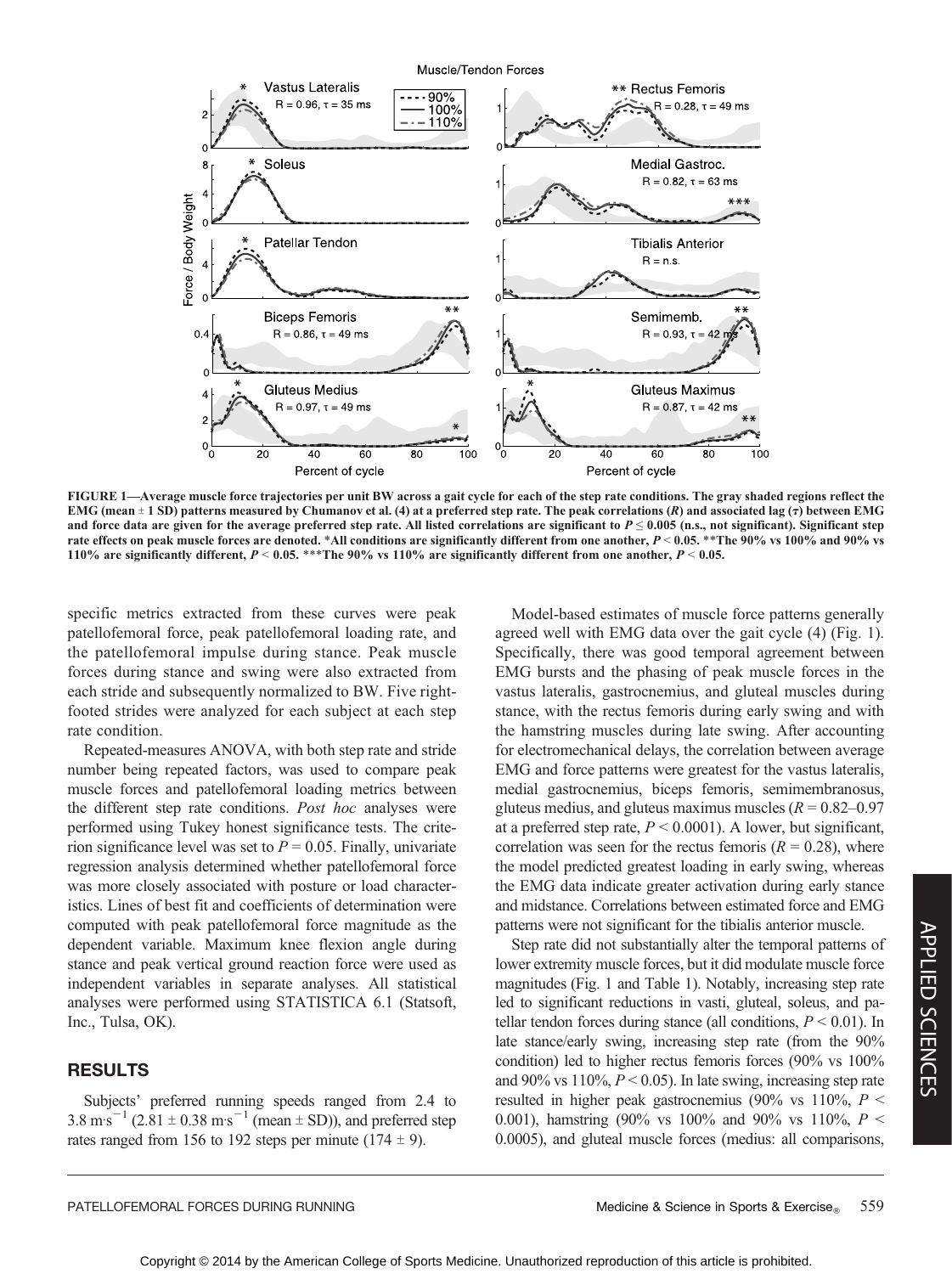TABLE 1. Peak muscle forces per unit BW, mean (SD) across all subjects

| Muscle                |              | 90%              | 100%       | 110%                 |
|-----------------------|--------------|------------------|------------|----------------------|
| Vastus lateralis      |              | $3.03(0.38)^*$   | 2.71(0.40) | $2.39(0.43)$ *,**    |
| Rectus femoris        |              | $1.14(0.27)$ *   | 1.32(0.51) | $1.41 (0.32)$ **     |
| Soleus                |              | $7.30(1.26)$ *   | 6.65(1.24) | 6.18 $(1.28)$ *,**   |
| Medial gastrocnemius  | $0\% - 40\%$ | 1.05(0.34)       | 1.16(0.40) | 1.11(0.31)           |
|                       | 80%-99%      | 0.28(0.09)       | 0.30(0.06) | $0.32$ (0.08)**      |
| Patellar tendon       |              | $6.13(0.88)^*$   | 5.49(0.88) | 4.87 $(0.91)$ *,**   |
| Tibialis anterior     |              | 0.65(0.18)       | 0.80(0.60) | 0.75(0.20)           |
| <b>Biceps femoris</b> |              | $0.51(0.10)^*$   | 0.57(0.11) | $0.57(0.10)$ **      |
| Semimembranosus       |              | $1.29(0.25)^{*}$ | 1.44(0.25) | $1.49(0.24)$ **      |
| Gluteus medius        | $0\% - 40\%$ | 4.31 $(0.69)^*$  | 3.99(0.47) | $3.57$ $(0.45)$ *,** |
|                       | 80%-99%      | $0.65(0.20)^*$   | 0.76(0.24) | $0.84$ $(0.26)$ *,** |
| Gluteus maximus       | $0\% - 40\%$ | $1.52(0.29)^{*}$ | 1.30(0.27) | $1.16$ $(0.21)$ *,** |
|                       | 80%-99%      | $0.43(0.12)^{*}$ | 0.48(0.13) | $0.50(0.14)$ **      |

Percentages denoted for medial gastrocnemius and gluteal muscles represent the windows in the gait cycle where the peak was analyzed.

\*Condition significantly different than the preferred (100%) with  $P < 0.05$ .

\*\*The 110% condition is significantly different than the 90% condition with  $P < 0.05$ .

 $P < 0.005$ ; maximus: 90% vs 100% and 90% vs 110%,  $P < 0.001$ ). Patellar tendon force also changed with step rate. The increased (110%) step rate induced an 11% lower peak patellar tendon force in midstance than the preferred (100%) condition (4.87 vs 5.49 BW,  $P < 0.0005$ ), whereas the decreased step rate (90%) resulted in a 12% higher peak patellar tendon force than the preferred  $(6.13 \text{ vs } 5.49 \text{ BW}, P \le 0.0005)$ .

Peak patellofemoral force occurred in midstance, at 14.5%  $(\pm 1.9\%)$  of the overall gait cycle (Fig. 2), which is well aligned with the time of peak stance phase knee flexion  $(14.8\% \pm 1.6\%$  of the gait cycle). A second smaller peak in patellofemoral loading occurred just after toe-off and corresponded with rectus femoris loading during initial swing. Peak patellofemoral force magnitude was inversely proportional to step rate, with the highest step rate (110% of the preferred) having the lowest patellofemoral force (Fig. 3). The predicted net joint force at the preferred step rate condition averaged  $5.76 \pm 1.02$  times BW. The 110% condition has a peak force that was  $14\%$  lower (4.96  $\pm$ 1.05 BW,  $P < 0.0005$ ), whereas the 90% step rate condition has a peak force that was 15% higher (6.64  $\pm$  1.06 BW, P < 0.0005). Patellofemoral loading rate and impulse also decreased with a higher step rate. At the 110% condition, peak loading rate was 11% lower than the preferred condition  $(0.96 \text{ vs } 1.08 \text{ BW} \cdot \text{s}^{-1}, P < 0.005)$  and stance phase impulse was  $20\%$  lower  $(0.51$  BW·s vs  $0.63$  BW·s,  $P < 0.0005$ ). Conversely, the 90% condition led to a 6.4% increase in peak loading rate compared with the preferred condition  $(1.15 \text{ BW} \cdot \text{s}^{-1} \text{ vs } 1.08 \text{ BW} \cdot \text{s}^{-1}, P < 0.01)$  and a  $27\%$  increase in stance phase impulse (0.81 vs 0.63 BW·s,  $P < 0.0005$ ).

Kinematic changes were also observed, with an increase in step rate from 100% to 110% of the preferred, leading to an average of 3.3° decrease in stance phase peak knee flexion, a  $2.5^{\circ}$  decrease in ankle dorsiflexion at midstance, and a  $1.8^\circ$  increase in knee flexion at initial contact (all variables,  $P < 0.005$ ; data not shown). Peak vertical ground reaction forces decreased by 2.6% when increasing step rate from 100% to 110% of the preferred ( $P < 0.005$ ). Anterior ground reaction force also changed with step rate, with the increased step rate leading to a 5.5% decrease in the maximum magnitude ( $P < 0.005$ ).

Linear regression revealed that knee flexion angle was the univariate predictor most closely associated with patellofemoral force, with 68% of the variance in peak patellofemoral force being explained by the maximum knee flexion angle during stance (Fig. 4,  $P < 0.001$ ). A 1° increase in peak knee flexion led to a 0.21 BW increase in patellofemoral force. Peak vertical ground reaction forces were less associated with the peak patellofemoral force ( $R^2 = 0.28, P < 0.001$ ).

### **DISCUSSION**

This study used a 3-D modeling-based approach to predict how muscle and patellofemoral joint forces change with step rate during running. The results support our hypothesis that increasing step rate, while maintaining speed, can



FIGURE 2—Patellofemoral force magnitude (A) and knee flexion angle across one running stride (B) averaged across all subjects. Lines represent the mean of all strides, and the shaded region represents the SD of all strides for the preferred (100%) condition. SD magnitude and profile were similar among conditions (not shown).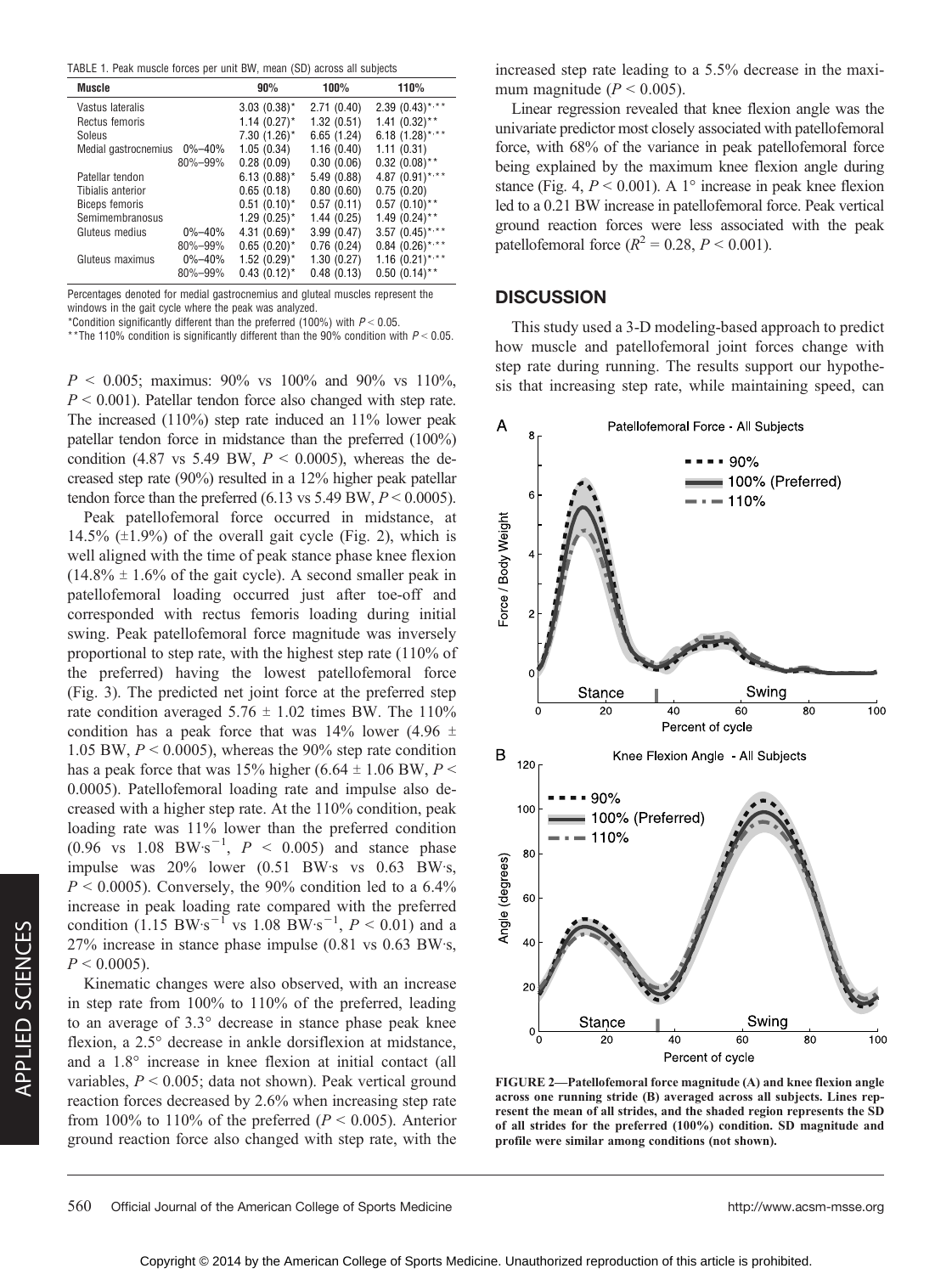

FIGURE 3—Peak patellofemoral force (A), loading rate (B), stance-phase knee flexion angle (C), and patellofemoral stance-phase impulse (D). Mean, connected dots; SD, error bars.  $*P < 0.01$ .

substantially diminish patellofemoral joint loading (Fig. 5). The reduction in joint compressive load primarily arises from altered muscular coordination, which places the knee in a more extended posture during midstance. The strong relationship between patellofemoral load and knee flexion (Fig. 4) indicates that posture is an important feature associated with increasing or decreasing patellofemoral force. Hence, step rate manipulation could be an effective way of addressing patellofemoral pain that arises from excessive joint loading.

Our estimates of patellofemoral joint loading during running are comparable with values reported by others. Several studies have used sagittal plane models to estimate patellofemoral forces during running, with peak forces ranging anywhere from 4.3 to 7.6 BW (10,27,29). Our average patellofemoral force estimates ranged from 5.0 (110%) to 6.6 (90%) BW across a fairly broad range of running speeds  $(2.4-3.8 \text{ m} \text{ s}^{-1})$  and step rates (140–211 steps per minute). A recent 3-D modeling study estimated peak patellofemoral forces of 5.9 BW in runners at a preferred cadence and speed (2), which is very close to our estimate of the mean force at the preferred step rate of 5.8 BW. Notably, these patellofemoral loads are much higher than that seen in other locomotor activities such as walking (0.5–1.0 BW (2,25)), stair climbing (3.3–3.5 BW (2,25)), and backward running (3.0–3.4 BW (10,27)).

In addition to these patellofemoral changes, our results suggest that increasing step rate leads to decreased extensor muscle forces during stance, an increase in rectus femoris forces in early swing, and an increase in gastrocnemius, hamstring, and gluteus maximus forces in late swing. The decrease extensor loading in stance is likely related to the more extended limb posture adopted at higher step rates. The increase in rectus femoris and hamstring forces presumably result from the greater inertial forces involved with initiating and braking swing limb motion at higher step rates (23). The step rate influences on muscle force patterns generally mirror the EMG results reported by Chumanov et al. (4) (Fig. 1, same running speed) and Swanson and Caldwell (31) (faster running speeds), which increase our confidence that the step rate modulation effects are an accurate representation of changes in the runners' muscle coordination. Also, patellar tendon forces paralleled the patellofemoral forces, with the maximum force occurring in midstance and at the lowest step rate condition. Moreover, the pattern and magnitude of the patellar tendon force demonstrated here is similar to what has been predicted by others (29), further supporting our results. Although these findings give insight into muscular activation/force changes at different step rates, future work is needed to determine how individual muscles contribute to patellofemoral force (21).

This study focused on step rate as a method of modifying running form. We recognize that varying step rate has an inverse effect on step length when speed is kept constant, and thus, step length could alternatively be considered predictive of the biomechanical changes seen in this study. However, it is challenging to train and subsequently maintain a desired step length, especially when subjects are fatigued. Alternatively, a simple audible metronome can be used to quickly and easily vary step rate (or cadence) by small increments. This metronome, in combination with a watch or GPS to monitor overall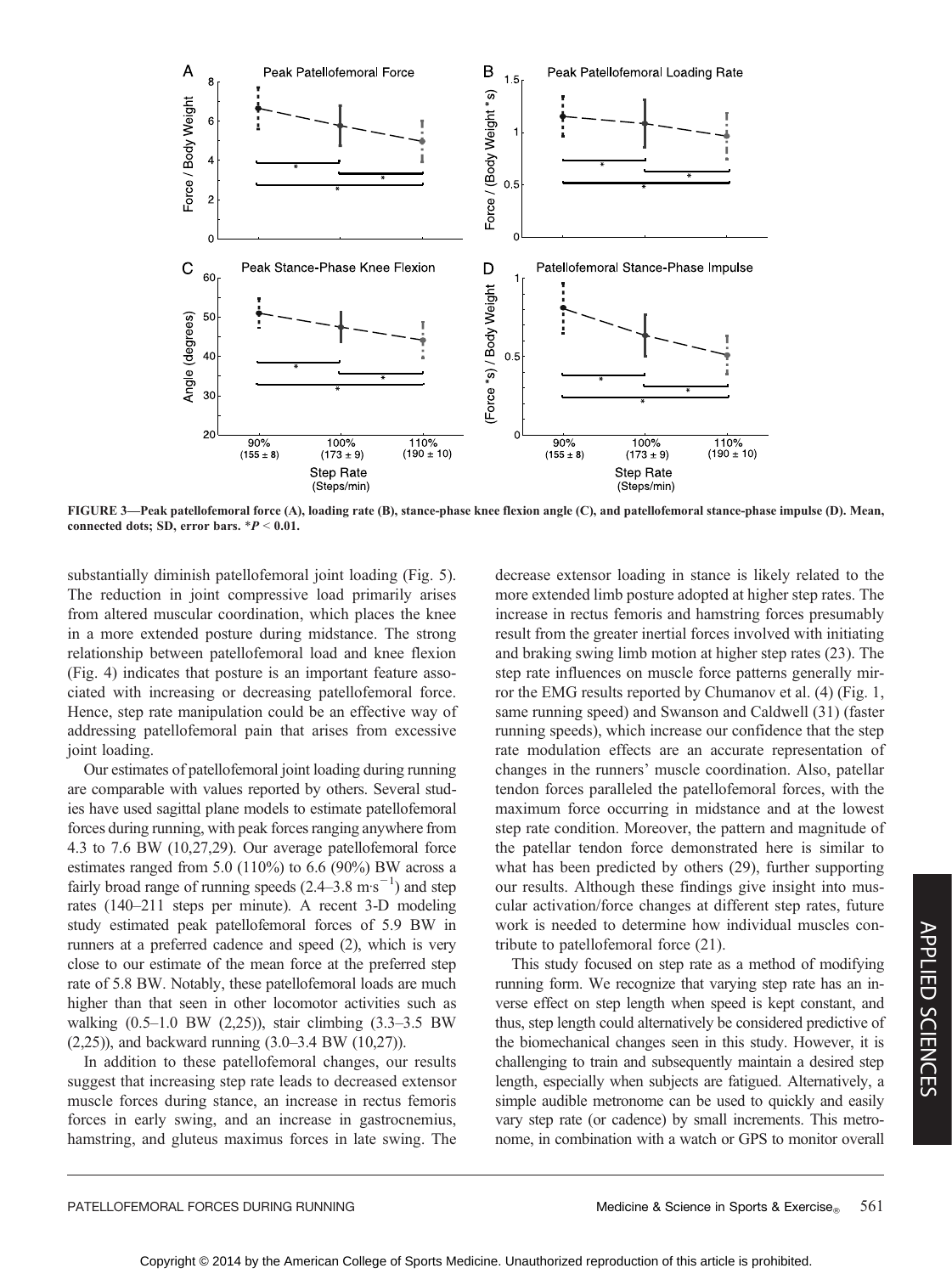

FIGURE 4—Univariate regression analyses. Patellofemoral force is plotted versus peak knee flexion angle (A) and peak vertical ground reaction force (B). Each dot represents the average for each subject for a given condition. Line of best fit is also shown along with its equation and  $R^2$  value.

running pace, could be easily implemented to reproduce the experimental conditions.

A byproduct of step rate manipulation is a decrease in stance duration and increase in loading cycles, if running speed and distance are both maintained constant. The decrease in stance duration would act to increase patellofemoral loading rate. However, we found that increasing step rate by 10% resulted in an 11% reduction in peak patellofemoral joint loading rate, primarily because of the 14% decrease in force magnitude. To assess the influence of increased number of cycles, one can consider the net impulse accumulated over time. When we did such analyses, we found that the cumulative patellofemoral load impulse would be 5.5% lower in the 110% step rate condition, if the same distance was traversed. Hence, we conclude that patellofemoral force magnitude, loading rate, and impulse are all diminished when increasing running step rate by 10%.

Although we have shown that we can use musculoskeletal models to estimate patellofemoral forces during running, practically, it would be beneficial to have a simpler way of doing so. Our regression analyses showed that, in fact, peak knee flexion angle at midstance is a good predictor of patellofemoral force. This implies that knee flexion could be a simple metric to monitor clinically to indirectly assess patellofemoral joint loading that exists in a runner. An increase in patellofemoral force with increasing knee flexion during activity has been described previously (7,30,33); however, the implications in running analysis were unknown. Future work will be done to determine whether this result extends beyond healthy runners to those with patellofemoral pain. Interestingly, it has been noted that those with patellofemoral pain do exhibit lower peak knee flexion during stance and is thought to represent a compensation technique (6).

Results of this study have potential clinical relevance in treating runners with patellofemoral pain. High loads have long been suggested as a possible cause of anterior knee pain (11,15), with the belief that high net loads cause large cartilage stress. Indeed, a recent biomechanical modeling study found that patellofemoral stress estimates were elevated in individuals reporting patellofemoral pain (8). Therefore, reducing patellofemoral load by modulating step rate might be an effective way to mitigate cartilage compressive stress and hence diminish pain symptoms although maintaining the ability to run. Future work will determine whether increasing step rate has the same affect on step rate in those with patellofemoral pain and if it is successful at reducing symptoms.



FIGURE 5—Representative subject with depiction of limb position, ground reactions, and patellofemoral joint force at the 90% (left), preferred (middle), and 110% (right) step rate conditions, shown at the time of peak patellofemoral force.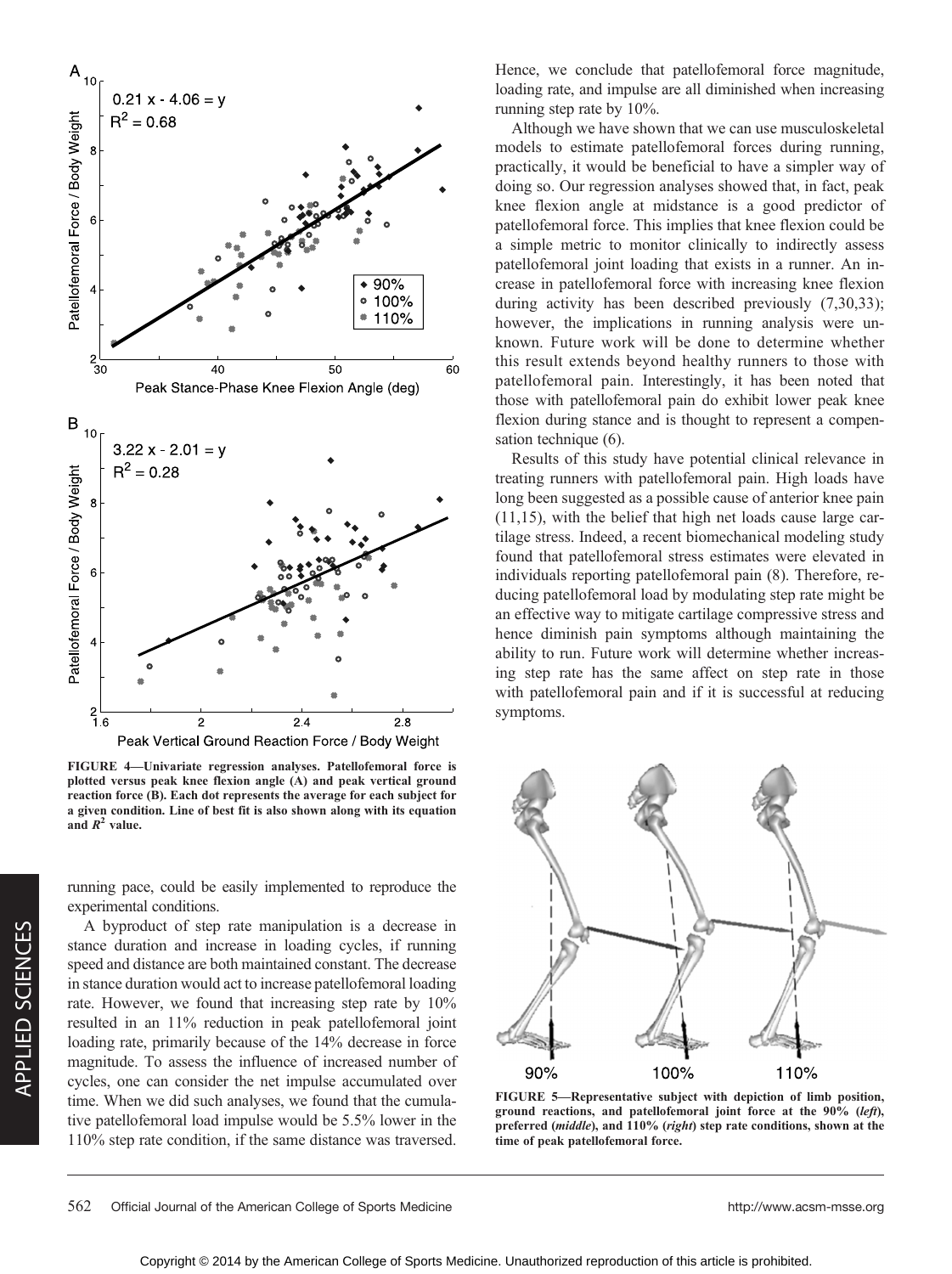Although there are novel insights that can be gained from this study, we realize that there are some limitations to the work. One limitation of this study is the use of a 1 DOF patellofemoral joint. Some theories of anterior knee pain include a maltracking patella that would require a more sophisticated patellofemoral contact model to address. Furthermore, the lack of a cartilage contact model inhibits us from commenting on variations in cartilage tissue stress and contact area through the running cycle. Changes in contact area may be important in stress alteration (36) and possibly pain reduction. Also, we assumed that the patellar tendon was inextensible, which ignores the variations in patellar tendon line of action that can occur with tendon stretch. The patellar tendon is estimated to stretch 5%–10% with maximal quadriceps loading (12,22,24), such that small changes in quadriceps loading with step rate (12%) would likely have a small effect on patella position between step rate conditions. We performed a sensitivity study of the influence of patellar tendon length on results for a representative subject. These analyses revealed that absolute patellofemoral loads vary with patellar tendon length, but the percent difference in patellofemoral force between step rate conditions varied less than 2% for assumed patellar tendon lengths ranging from 4.5 to 6.5 cm. This result suggests that step rate variations in patellofemoral loading are relatively insensitive to the presumed patellar tendon length. Results may also have been affected by data collection methods. For convenience, all running analyses were performed on a treadmill rather than overground (9,26,35). Finally, it should be made explicit that these analyses were completed using healthy individuals, and further work is needed to ascertain if similar effects are seen in individuals with existing patellofemoral pain.

It is pertinent to note that the patellofemoral force estimates cannot be directly validated because of a lack of direct

#### REFERENCES

- 1. Arnold EM, Ward SR, Lieber RL, Delp SL. A model of the lower limb for analysis of human movement. Ann Biomed Eng. 2010; 38(2):269–79.
- 2. Chen YJ, Scher I, Powers CM. Quantification of patellofemoral joint reaction forces during functional activities using a subjectspecific three-dimensional model. J Appl Biomech. 2010;26(4): 415–23.
- 3. Cheung R, Davis IS. Landing pattern modification to improve patellofemoral pain in runners: a case series. J Orthop Sports Phys Ther. 2011;41(12):914–9.
- 4. Chumanov ES, Wille CM, Michalski MP, Heiderscheit BC. Changes in muscle activation patterns when running step rate is increased. Gait Posture. 2012;36(2):231–5.
- 5. Delp SL, Loan JP, Hoy MG, Zajac FE, Topp EL, Rosen JM. An interactive graphics-based model of the lower extremity to study orthopaedic surgical procedures. IEEE Trans Biomed Eng. 1990;37(8):757–67.
- 6. Dierks TA, Manal KT, Hamill J, Davis IS. Proximal and distal influences on hip and knee kinematics in runners with patellofemoral pain during a prolonged run. J Orthop Sports Phys Ther. 2008; 38(8):448–56.

empirical measures of this variable. However, the numerical optimization approach did generate muscle force trajectory estimates that generally agreed well with EMG patterns of the major hip and knee extensors, including the vastus lateralis, gluteus maximus, and hamstring muscles (Fig. 1). EMG–force correlation for the rectus femoris was lower  $(R = 0.28)$  but still significant  $(P = 0.005)$ . The lower correlation was a result of the rectus femoris EMG data exhibiting a greater burst in early stance, whereas the model predicted relatively greater rectus femoris force at toe-off. There is potential for EMG cross-talk from the vastii onto the rectus femoris EMG recording when using surface electrodes, which could have contributed to this result. There was also no significant agreement between the tibialis anterior EMG pattern and its estimated force trajectory, but the tibialis anterior is not a major contributor to knee extensor loading such that this likely did not have a major effect on the patellofemoral loading results.

In conclusion, we have shown that increasing step rate alters running form in a way that that can significantly reduce the magnitude and rate of patellofemoral loading. This implies that a prescribed increase in step rate may be a simple strategy to attempt to mitigate patellofemoral pain that arises from excessive force.

The authors would like to thank the NSF (grant 0966535), UW Institute for Clinical and Translational Research, UW Medical Scientist Training Program, and UW Sports Medicine Classic for their support.

The project described was supported by the Clinical and Translational Science Award program, previously through the National Center for Research Resources grant 1UL1RR025011 and now by the National Center for Advancing Translational Sciences grants 9U54TR000021 and UL1TR000427.

The authors have no conflicts of interest to disclose.

The results of the present study do not constitute endorsement by the American College of Sports Medicine.

- 7. Escamilla RF, Zheng N, MacLeod TD, et al. Patellofemoral compressive force and stress during forward and side lunges with and without a stride. Clin Biomech. 2008;23(8):1026–37.
- 8. Farrokhi S, Keyak JH, Powers CM. Individuals with patellofemoral pain exhibit greater patellofemoral joint stress: a finite element analysis study. Osteoarthritis Cartilage. 2011; 19(3):287–94.
- 9. Fellin RE, Manal K, Davis IS. Comparison of lower extremity kinematic curves during overground and treadmill running. J Appl Biomech. 2010;26(4):407–14.
- 10. Flynn T, Soutas-Little R. Patellofemoral joint compressive forces in forward and backward running. J Orthop Sports Phys Ther. 1995;21(5):277–82.
- 11. Fredericson M, Powers CM. Practical management of patellofemoral pain. Clin J Sport Med. 2002;12(1):36-8.
- 12. Hansen P, Bojsen-Moller J, Aagaard P, Kjær M, Magnusson SP. Mechanical properties of the human patellar tendon, in vivo. Clin Biomech. 2006;21(1):54–8.
- 13. Happee R. Inverse dynamic optimization including muscular dynamics, a new simulation method applied to goal directed movements. J Biomech. 1994;27(7):953–60.

#### PATELLOFEMORAL FORCES DURING RUNNING **Medicine & Science in Sports & Exercise** 563

APPLIED